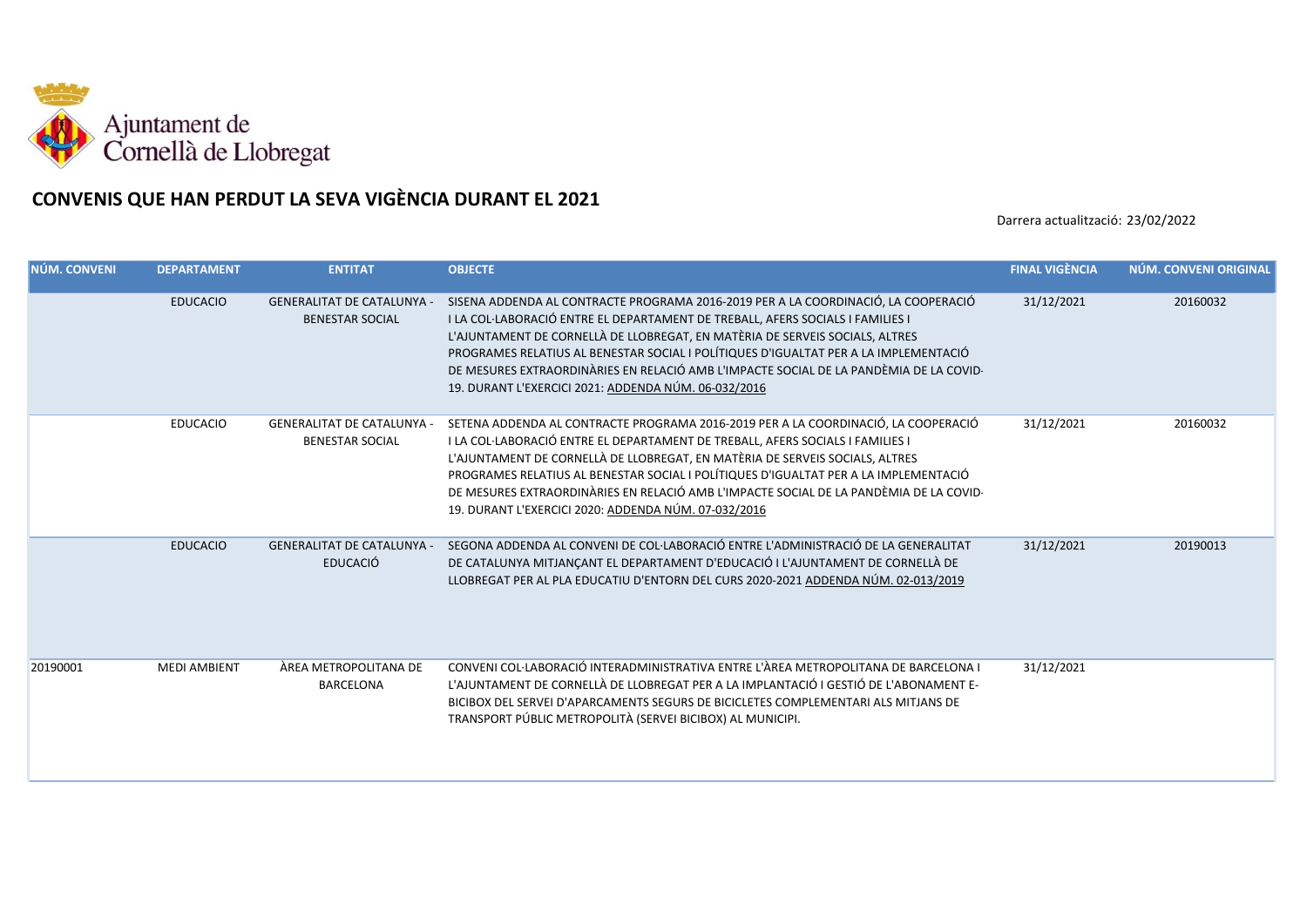| 20190002  | ACCIÓ TERRITORIAL I<br><b>HABITATGE</b> | SERVEI CATALÀ DE LA SALUT         | CONVENI DE COL·LABORACIÓ ENTRE EL DEPARTAMENT DE SALUT, EL SERVEI CATALÀ DE LA SALUT I<br>L'AJUNTAMENT DE CORNELLÀ DE LLOBREGAT PER A LA MILLORA DE LA SALUT I EL BENESTAR DE LA<br>POBLACIÓ DE LA CIUTAT DE CORNELLÀ DE LLOBREGAT. (CATSALUT)                                          | 31/12/2021 |          |
|-----------|-----------------------------------------|-----------------------------------|-----------------------------------------------------------------------------------------------------------------------------------------------------------------------------------------------------------------------------------------------------------------------------------------|------------|----------|
| 201900133 | <b>EDUCACIO</b>                         | <b>EDUCACIÓ</b>                   | GENERALITAT DE CATALUNYA - TERCERA ADDENDA AL CONVENI DE COL·LABORACIÓ ENTRE L'ADMINISTRACIÓ DE LA GENERALITAT<br>DE CATALUNYA MITJANÇANT EL DEPARTAMENT D'EDUCACIÓ I L'AJUNTAMENT DE CORNELLÀ DE<br>LLOBREGAT PER AL PLA EDUCATIU D'ENTORN DEL CURS 2020-2021 ADDENDA NÚM. 03-013/2019 | 31/12/2021 | 20190013 |
| 20200004  | <b>INTERVENCIÓ</b><br><b>MUNICIPAL</b>  | PROCORNELLA                       | CONTRACTE-PROGRAMA 2020-2021 ENTRE L'AJUNTAMENT DE CORNELLÀ DE LLOBREGAT I<br>L'EMPRESA MUNICIPAL DE PROMOCIÓ SOCIAL, URBANA I ECONÒMICA DE CORNELLÀ S.A.<br>(PROCORNELLA). EXERCICI 2020                                                                                               | 31/12/2021 |          |
| 202000041 | <b>INTERVENCIÓ</b><br><b>MUNICIPAL</b>  | PROCORNELLA                       | PRIMERA ADDENDA CONTRACTE-PROGRAMA 2020-2021 ENTRE L'AJUNTAMENT DE CORNELLÀ DE<br>LLOBREGAT I L'EMPRESA MUNICIPAL DE PROMOCIÓ SOCIAL, URBANA I ECONÒMICA DE CORNELLÀ<br>S.A. (PROCORNELLA). EXERCICI 2020 ADDENDA NÚM. 01-004/2020                                                      | 31/12/2021 | 20200004 |
| 202000042 | <b>INTERVENCIÓ</b><br><b>MUNICIPAL</b>  | PROCORNELLA                       | SEGONA ADDENDA CONTRACTE-PROGRAMA 2020-2021 ENTRE L'AJUNTAMENT DE CORNELLÀ DE<br>LLOBREGAT I L'EMPRESA MUNICIPAL DE PROMOCIÓ SOCIAL, URBANA I ECONÒMICA DE CORNELLÀ<br>S.A. (PROCORNELLA). EXERCICI 2021 ADDENDA NÚM. 02-004/2020                                                       | 31/12/2021 | 20200004 |
| 20210002  | POLÍTIQUE S<br>D'OCUPACIÓ -<br>TREBALL  | SERVEI D'OCUPACIÓ DE<br>CATALUNYA | CONVENI DE COL·LABORACIÓ ENTRE EL SERVEI PÚBLIC D'OCUPACIÓ DE CATALUNYA I<br>L'AJUNTAMENT DE CORNELLÀ DE LLOBREGAT EN EL MARC DEL PROGRAMA "SOC-UBICAT".                                                                                                                                | 31/12/2021 |          |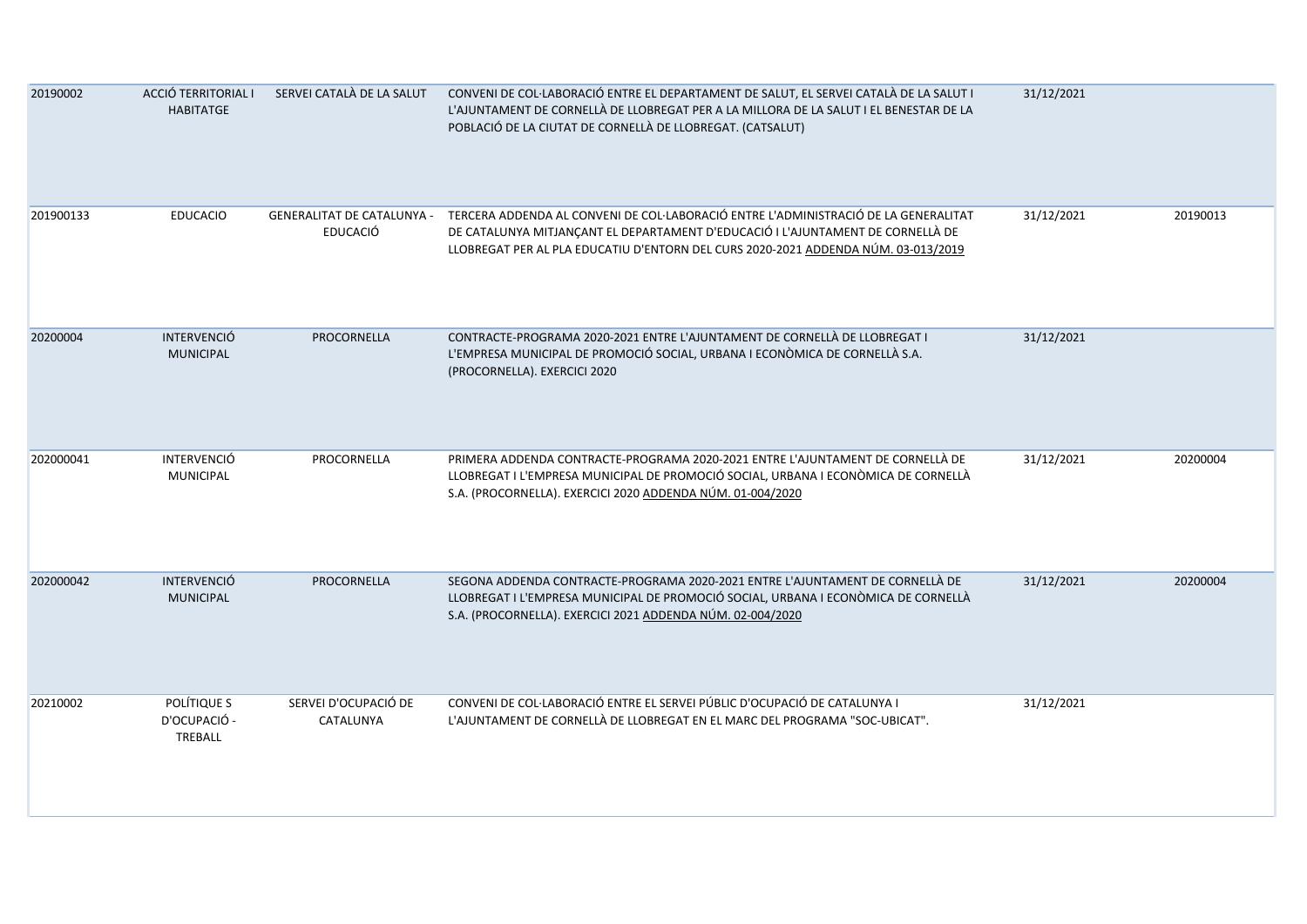| 20210012 | <b>CULTURA</b>                          | PROCORNELLA                                                  | CONVENI DE COL·LABORACIÓ ENTRE L'ASSOCIACIÓ SOCIETAT CORAL "LA UNIÒ", L'AJUNTAMENT DE<br>CORNELLÀ DE LLOBREGAT I L'EMPRESA MUNICIPAL DE PROMOCIÓ SOCIAL, URBANA I ECONÒMICA<br>DE CORNELLÀ S.A., PER A L'UTILITZACIÓ DE LA MASIA CAN TIREL SITUAT AL CARRER CAMÍ DE LA<br>DESTRALETA, S/N. | 31/12/2021 |          |
|----------|-----------------------------------------|--------------------------------------------------------------|--------------------------------------------------------------------------------------------------------------------------------------------------------------------------------------------------------------------------------------------------------------------------------------------|------------|----------|
| 20210016 | ALCALDIA                                | AJUNTAMENT D'ESPLUGUES                                       | CONVENI DE COL·LABORACIÓ ENTRE L'AJUNTAMENT DE CORNELLÀ DE LLOBREGAT I L'AJUNTAMENT<br>D'ESPLUGUES DE LLOBREGAT PER A LA PRESTACIÓ DE SERVEIS A PERSONES EMPRENEDORES I<br>EMPRESES EN EL MARC DE L'ACCIÓ "SUPORT A LA CREACIÓ, CONSOLIDACIÓ I CREIXEMENT DE<br>MICROEMPRESES"             | 31/12/2021 |          |
| 20200024 | ACCIÓ TERRITORIAL I<br><b>HABITATGE</b> | AGÈNCIA DE L'HABITATGE DE<br>CATALUNYA                       | CONVENI DE COOPERACIÓ ENTRE L'AGÈNCIA DE L'HABITATGE DE CATALUNYA I L'AJUNTAMENT DE<br>CORNELLÀ DE LLOBREGAT PEL COFINANÇAMENT DE LA INSPECCIÓ D'HABITATGES BUITS PER<br>DESTINAR A LLOGUER SOCIAL                                                                                         | 30/12/2021 |          |
| 20170032 | <b>VIA PUBLICA</b>                      | ÀREA METROPOLITANA DE<br>BARCELONA                           | DELEGACIO COMPETÈNCIES. MANTENIMENT PARCS MUNICIPALS                                                                                                                                                                                                                                       | 11/12/2021 |          |
| 20170028 | <b>VIA PUBLICA</b>                      | <b>FERROCARRILS DE LA</b><br><b>GENERALITAT DE CATALUNYA</b> | ESPAI PÚBLIC. ESBORRANY CONVENI DE COL·LABORACIÓ ENTRE L'AJUNTAMENT I FERROCARRILS DE<br>LA GENERALITAT SOBRE LA CONSTRUCCIÓ D'UN EQUIPAMENT TÈCNIC PER A LA INSTAL·LACIÓ DE<br>BOMBES DE SUCCIÓ D'AIGÜES D'ORIGEN FREÀTIC PROCEDENTS DEL TÚNEL DE FGC                                     | 14/11/2021 |          |
|          | <b>ALCALDIA</b>                         | ÀREA METROPOLITANA DE<br><b>BARCELONA</b>                    | ADDENDA AL CONVENI DE COL·LABORACIÓ ENTRE L'AJUNTAMENT DE CORNELLÀ DE LLOBREGAT I<br>L'ÀREA METROPOLITANA DE BARCELONA PER AL FINANÇAMENT DE LES OBRES DEL PROJECTE DE<br>BIBLIOTECA DE FONTSANTA-FATJÓ AL TERME MUNICIPAL DE CORNELLÀ DE LLOBREGAT. ADDENDA<br>NÚM. 01-023/2017           | 3/10/2021  | 20170023 |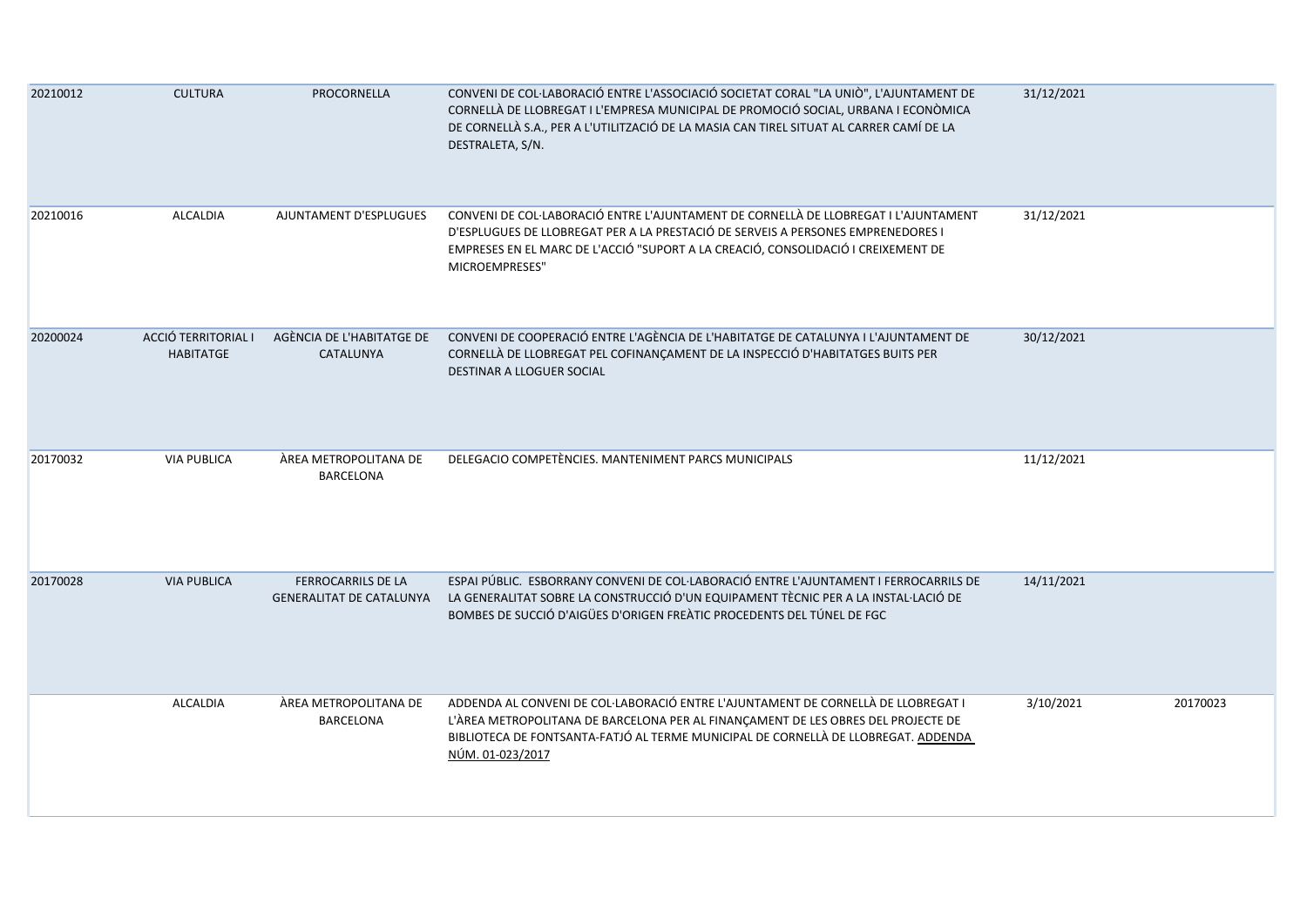| 20170021 | <b>ALCALDIA</b> | ÀREA METROPOLITANA DE<br><b>BARCELONA</b>     | URBANISME. CONVENI DE COL·LABORACIÓ ENTRE L'AJUNTAMENT I L'ÀREA METROPOLITANA DE<br>BARCELONA PER AL FINANÇAMENT DE LES OBRES DEL PROJECTE DE REURBANITZACIÓ DE<br>L'AVINGUDA DELS ALPS I D'ACTUALITZACIÓ DEL PARC DE ROSA SENSAT, AL TERME MUNICIPAL DE<br>CORNELLA.                                                                                                                                                                      | 3/10/2021 |
|----------|-----------------|-----------------------------------------------|--------------------------------------------------------------------------------------------------------------------------------------------------------------------------------------------------------------------------------------------------------------------------------------------------------------------------------------------------------------------------------------------------------------------------------------------|-----------|
| 20170022 | ALCALDIA        | ÀREA METROPOLITANA DE<br><b>BARCELONA</b>     | URBANISME. CONVENI DE COL·LABORACIÓ ENTRE L'AJUNTAMENT I L'ÀREA METROPOLITANA DE<br>BARCELONAA, PER L'EXECUCIÓ I FINANÇAMENT DE LES OBRES DEL PROJECTE DE LA PISCINA DE CAN<br>MILLARS, EN EL MARC DEL PROGRAMA D'ACTUACIONS DE COHESÍÓ TERRITORIAL 2016-2019 DE<br>L'AMB.                                                                                                                                                                 | 3/10/2021 |
| 20170023 | <b>ALCALDIA</b> | ÀREA METROPOLITANA DE<br><b>BARCELONA</b>     | CULTURA. CONVENI DE COL·LABORACIÓ ENTRE L'AJUNTAMENT DE CORNELLÀ I L'ÀREA<br>METROPOLITANA DE BARCELONA, PER L'EXECUCIÓ I FINANÇAMENT DE LES OBRES DEL PROJECTE DE<br>LA BIBLIOTECA DEFONTSANTA- FATJÓ, EN EL MARC DEL PROGRAMA D'ACTUACIONS DE COHESIÓ<br>TERRITORIAL 2016-2019 DE L'AMB.                                                                                                                                                 | 3/10/2021 |
| 20170024 | <b>ALCALDIA</b> | ÀREA METROPOLITANA DE<br>BARCELONA            | CULTURA. CONVENI DE COL·LABORACIÓ ENTRE L'AJUNTAMENT DE CORNELLÀ I L'ÀREA<br>METROPOLITANA DE BARCELONA, PER L'EXECUCIÓ I FINANÇAMENT DE LES OBRES DEL PROJECTE DE<br>LA BIBLIOTECA DE L'ALMEDA, EN EL MARC DEL PROGRAMA D'ACTUACIONS DE COHESIÓ<br>TERRITORIAL 2016-2019 DE L'AMB.                                                                                                                                                        | 3/10/2021 |
| 20210003 | <b>EDUCACIO</b> | CONSELL COMARCAL DEL BAIX<br><b>LLOBREGAT</b> | CONVENI DE COL·LABORACIÓ ENTRE L'AJUNTAMENT DE CORNELLÀ DE LLOBREGAT I EL CONSELL<br>COMARCAL DEL BAIX LLOBREGAT PER A LA GESTIÓ DEL PROJECTE SINGULAR "JOVE, TU DECIDEIXES"<br>EN EL MARC DE LA CONVOCATÒRIA ANTICIPADA PER A L'ANY 2020 DE PROJECTES SINGULARS DEL<br>SERVEI PÚBLIC D'OCUPACIÓ DE CATALUNYA.                                                                                                                             | 30/9/2021 |
| 20200011 | ALCALDIA        | <b>GENERALITAT DE CATALUNYA</b>               | CONVENI DE COOPERACIÓ INTERADMINISTRATIVA ENTRE EL DEPARTAMENT DE SALUT DE LA<br>GENERALITAT DE CATALUNYA, QUE ACTUA A TRAVÉS LA SEVA SECRETARIA DE SALUT PÚBLICA I DEL<br>SERVEI CATALÀ DE LA SALUT, I L'AJUNTAMENT DE CORNELLÀ, PER A LA COORDINACIÓ DELS SEUS<br>SERVEIS PÚBLICS EN LA GESTIÓ DE LA CRISI SANITÀRIA I SOCIAL PROVOCADA PER LA COVID-19 A LA<br>CIUTAT DE CORNELLÀ EN UN CONTEXT DE CONTROL DELS REBROTS DE LA MALALTIA. | 5/8/2021  |